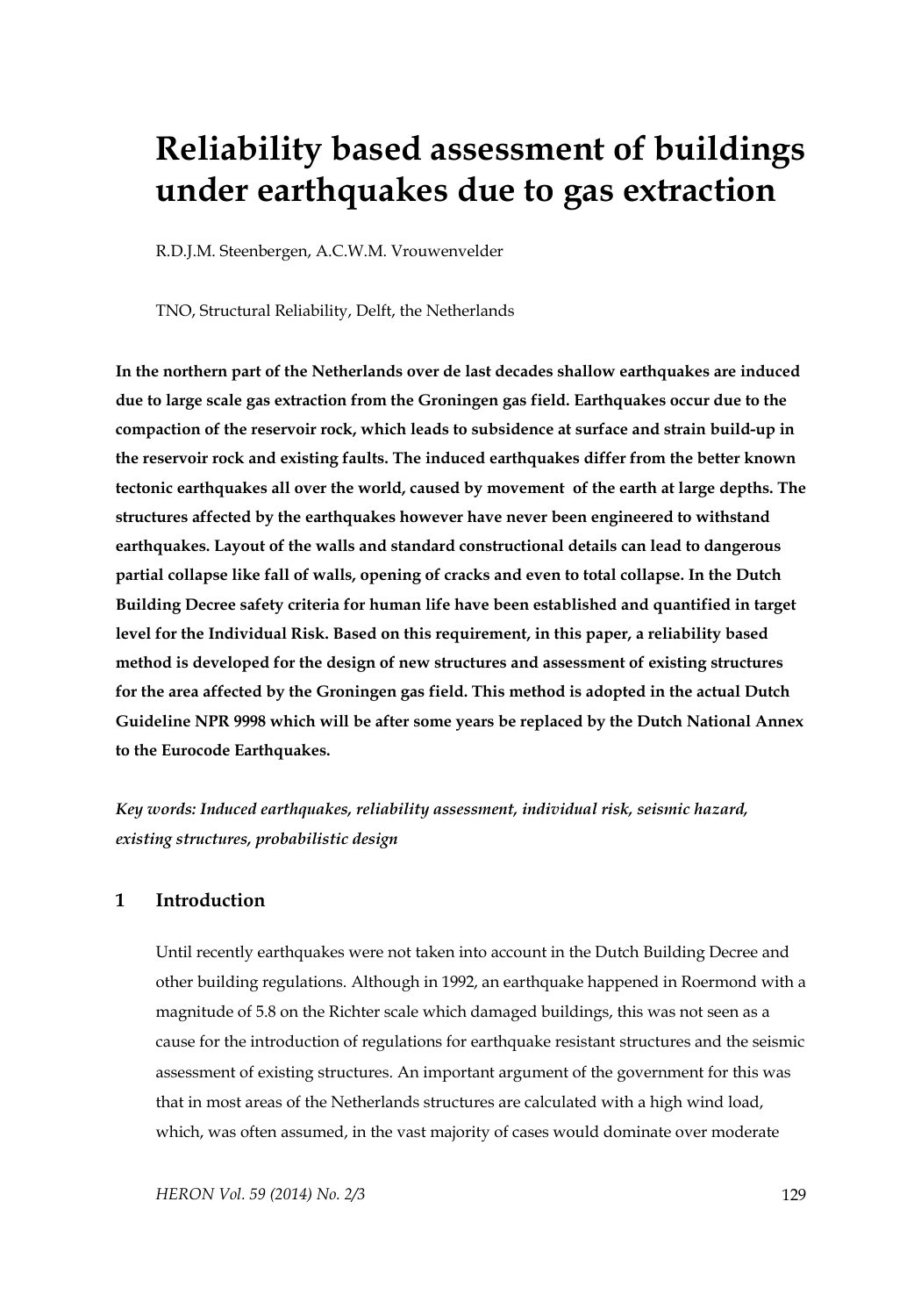earthquakes. However this was never proven by calculations or experiments and we also remark that earthquake loads differ essentially from wind loads since the mass of the structure is involved. Starting from 2013, the impact of earthquakes on the built environment was reassessed. This awareness process originated in the earthquakes that happen currently in the North-Eastern part of the Netherlands due to gas extraction. On August 16, 2012 an induced earthquake occurred in the north of the Netherlands near the village of Huizinge in the municipality of Loppersum. The moment magnitude of the event was estimated to be  $M = 3.6$ , by the KNMI. The strength of that earthquake is the largest event in the region until present, with effects at the surface strongly felt by the population. More than 2000 damage reports have been received by the company responsible for the gas production (NAM). The induced earthquakes occur at very shallow depth (about 3 km) with makes that accelerations and velocities are much larger than those of tectonic earthquakes with the same magnitude. Several cases of earthquakes induced by gas production have been recorded in literature. A possible analogue for larger earthquakes in the Groningen area is the 2004 earthquake of magnitude  $M = 4.4$  in the Rotenburg gas field (Germany), which also produces from the Rotliegend. The production from the field causes the reservoir pressure to decline. This results in compaction of the reservoir rock, which leads to subsidence at surface and strain build-up in the reservoir rock.

When in 2012 it became clear that for the Groningen region regulations were necessary for seismic design and assessment of the existing stock, the first idea was to set up the EN 1998 (Eurocode 8) National Annex. This code provides the general European rules, with the possibility for fine-tuning the content in the National Annex by national determined parameters for the Dutch situation. It was estimated that a well-founded set of the national parameters needs a period of three years. The acute situation in Groningen however asked to act more speed. The Ministry of Economic Affairs indicated that a regulation should be available within one year.

To address this, it was decided to develop an NPR (Dutch Practice Guideline),under the supervision of a committee of experts set up by NEN working on NPR 9998 "Design and evaluation of earthquake-resistant buildings in construction, renovation and disapproval induced earthquakes (NEN, 2015). This NPR 9998 offers clients, designers and contractors a (technical) guidance in calculations methods for new construction and rehabilitation of buildings.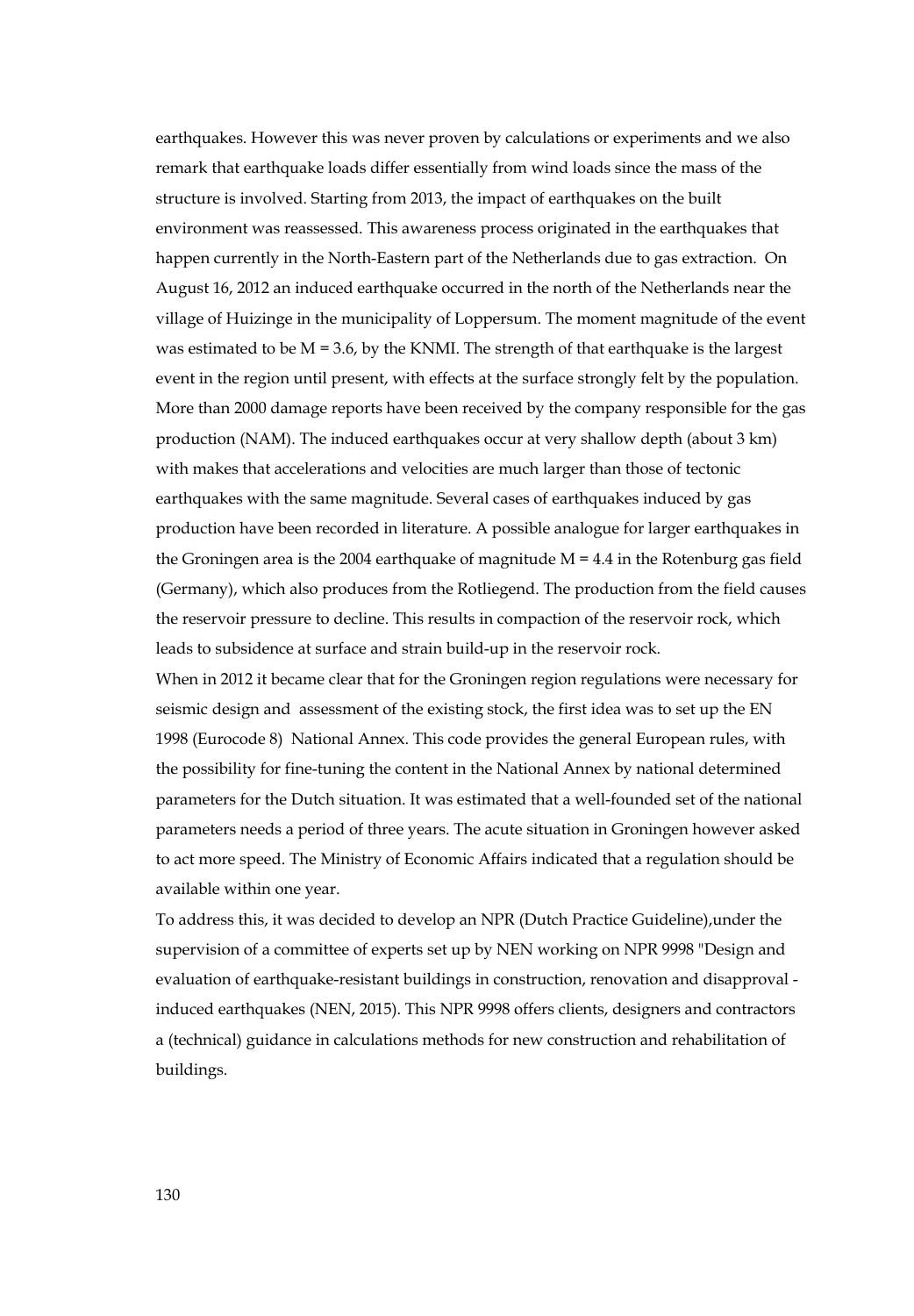## **2 Safety philosophy**

In order to check structures for sufficient reliability information is needed on loads, resistance, failure modes, consequences of failure and safety criteria. Consequences of failure may be related to aspects of human safety as well as to economic losses. The same holds for the safety criteria. The safety criteria for economy require insight into structural costs (or strengthening measures) and the possible losses in case of failure. Also intangibles like the value of human life or the feelings of unsafety might be taken into account. The safety criteria for human life in itself have also ethical aspects. In (strongly simplified) mathematical terms we may formulate the decision problem as:

Min 
$$
C_{\text{tot}} = C_s + P_F C_F
$$
 in the lifetime of the structure  
Sub  $P_F < P_{F,\text{limit}}$  per year (1)

Where *C*, *P*, *S* and *F* respectively refer to costs, probability, structure and failure. Here we neglected the discount rate. If we would include the discount rate  $\gamma$ , the first equation in (1) changes into  $C_{\text{tot}} = C_S + \int_0^T P_F C_F e^{-\gamma t} dt$ . The limit value  $P_F$ , limit may follow from notions as Individual Risk (IR) or Group Risk (GR). This limit value should be understood as the expected value of the failure probability.

The above system has been elaborated for new structures in Eurocode EN 1990 and the corresponding Dutch National Annex for new structures and in NEN 8700 for existing ones. Only rough economic criteria (partly based on calibration to old codes) and Individual Risk criteria have been taken into account. Group or Societal Risk has not been considered explicitly, but is considered to be accounted for using the different consequence classes. For new structures almost always economic criteria are dominant over human safety criteria.

For the assessment rules for existing structures affected by induced earthquakes the NPR 9998 connects to the present Dutch safety philosophy for existing which is anchored in the 2012 Building Decree through NEN 8700.

In the fundamental requirements for structures under earthquakes we can distinguish three main limit states: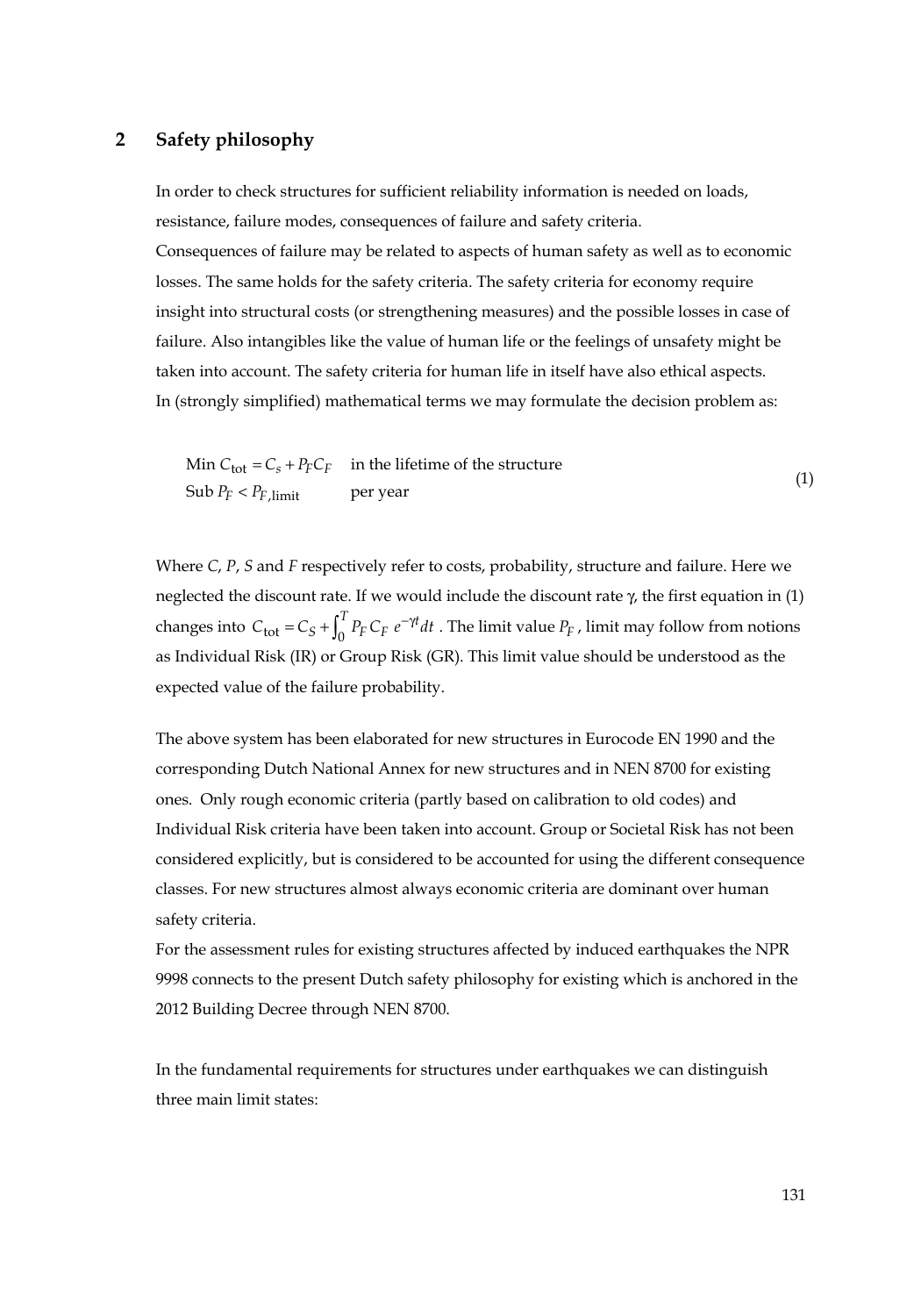- The structure is at the edge of collapsing (Near Collapse, NC);
- Significant damage (Serious Damage, SD);
- Damage (Damage Limitation, DL).

In the NPR the Minister of Economic affairs asked primarily for a further elaboration of the NC level because it has a direct relationship with preventing victims which is a primary task for the government.

In earthquake engineering a convenient approach is to make a subdivision into five damage limit states called DS1 to DS5 ranging from small damage to full collapse. For life safety only DS4 and DS5 are of importance. DS4: Significant damage (in Eurocode 8-3 referred to as passing the limit state SD) DS5: Near Collapse (in Eurocode 8-3 referred to as passing the limit state NC). After the passing of the SD limit there is quite an amount of economic damage (the structure is usually beyond repair) but the number of casualties is believed to be small (according to relevant HAZUS studies (HAZUS, FEMA 2013)). In the case of passing the NC limit the economic damage is not much larger than SD, but the number of casualties may be much larger, depending on the type and use of the structure. Given this distinction in consequences we may reformulate (1) as

Min  $C_{\text{tot}} = -C_s + P_F(\text{SD})C_F$  in the lifetime of the structure  $\text{Sub } P_F(\text{NC}) < P_{F,\text{limit}}$  per year (2)

Both parts of the equation are discussed in the following sections.

## *2.1 Target reliability based on economic optimisation*

In ISO 2394 (1998) the target reliability index is given for the working life and related not only to the consequences but also to the relative costs of safety measures as shown in Table 1.

|                                   | Consequences of failure |      |          |       |  |
|-----------------------------------|-------------------------|------|----------|-------|--|
| Relative costs of safety measures | small                   | some | moderate | great |  |
| High                              |                         | 1.5  | 23       | 3.1   |  |
| Moderate                          | 1.3                     | 2.3  | 3.1      | 3.8   |  |
| Low                               | 2.3                     | 3.1  | 3.8      | 4.3   |  |

*Table 1: Target reliability index (life-time) in accordance with ISO 2394 (1998)*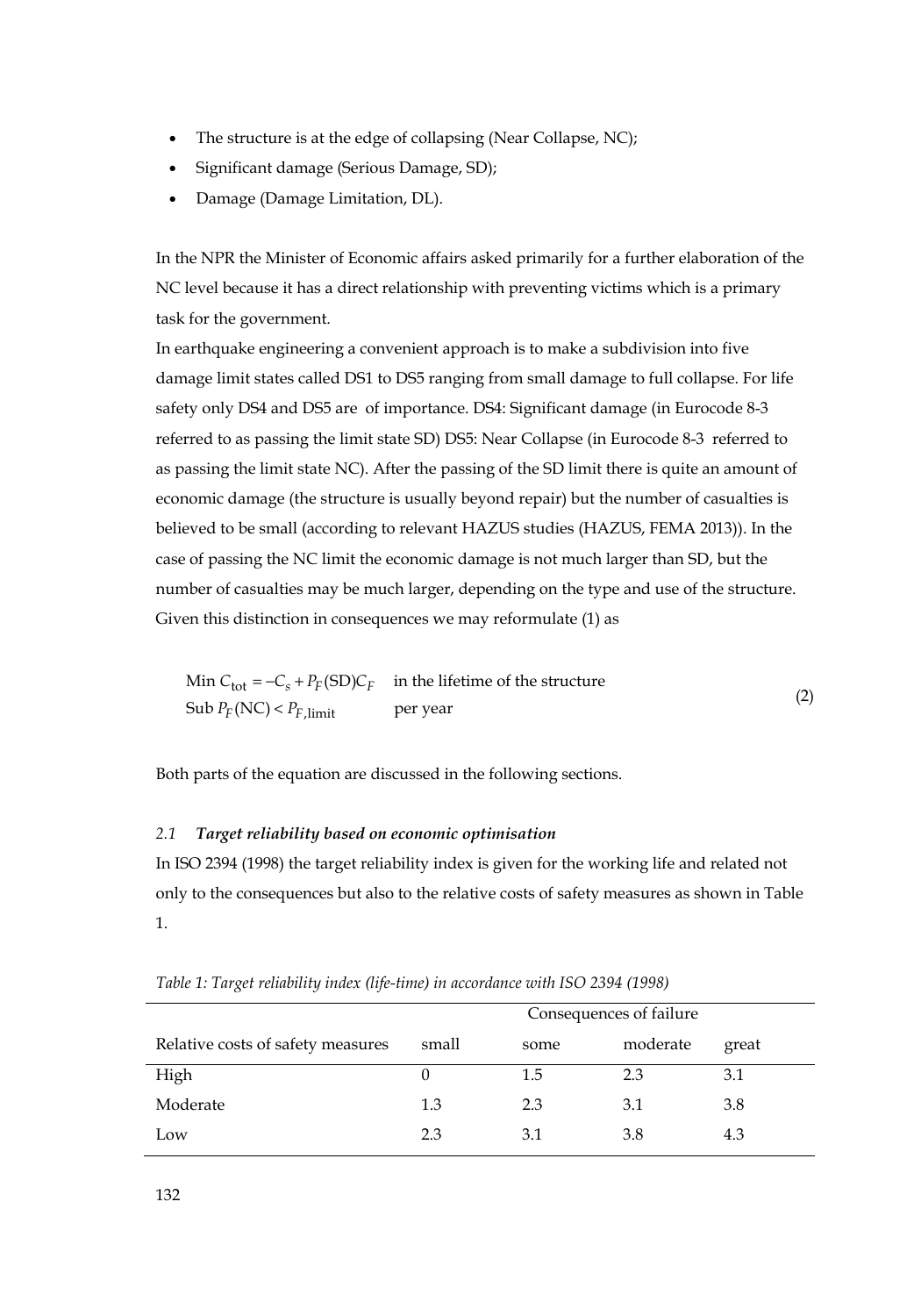According to ISO 2394 (1998) the target level for existing structures decreases as it takes relatively more effort to increase the reliability level compared to a new structure. Consequently for very expensive safety measures one may use the values of one category higher, i.e. instead of "moderate" consider "high" relative costs of safety measures. This is in agreement with the recommendations of the new fib Model Code (2010). Similar recommendation is provided in the Probabilistic model code by the Joint Committee on Structural Safety (2001), in ISO 2394 (2015) and in Steenbergen *et al.* (2015). Recommended target reliability indices are also related to both the consequences and to the relative costs of safety measures.

In Europe (e.g. EN 1990) in most of the cases the lowest line (Low) is used. In EN 1990 the classification in 'low', 'moderate' and 'high' are specified in building classes. It seems, from an economical point of view, logical to use a reduction in the case of earthquakes as there the costs are high for the realization of a high safety level. One could even think of a reduction to the first line (High). However this economic optimization is bounded by considerations for human safety; this will be discussed in the next session.

#### *2.2 Target reliability based on human safety arguments*

Limits for human safety play an important role for design and assessment of structures. The annual probability of failure may not exceed requirements based on individual human safety (see e.g. ISO 2394 (1998), Annex E.4).

The probability, for an arbitrary healthy (relatively young) person to die as a result of for instance an accident in daily life is about  $10^{-4}$  per year in developed countries. It is certainly not accepted in society that the probability to become the victim of structural failure is larger than the normal probability to die as a result of an accident. A value between  $10^{-5}$  and  $10^{-6}$  would be an appropriate requirement for the individual risk for structures, see Melchers (2001).

In the Dutch Code for existing structures NEN 8700 the limit value for the IR (maximum acceptable probability that a person dies in one year as result of a collapsing structure) has been taken as 10<sup>-5</sup>, see Steenbergen and Vrouwenvelder (2010) and Vrouwenvelder *et al.* (2011). This value is meant to be applied in exceptional cases. An important question is if IR =  $10^{-5}$  would be acceptable for application on a large scale for existing structure since it means a significant reduction in safety level with respect to newly built structures. For the NPR a preliminary value of  $10^{-5}$  has been prescribed by the government; however from other viewpoints like the group risk this value could be changed in the future.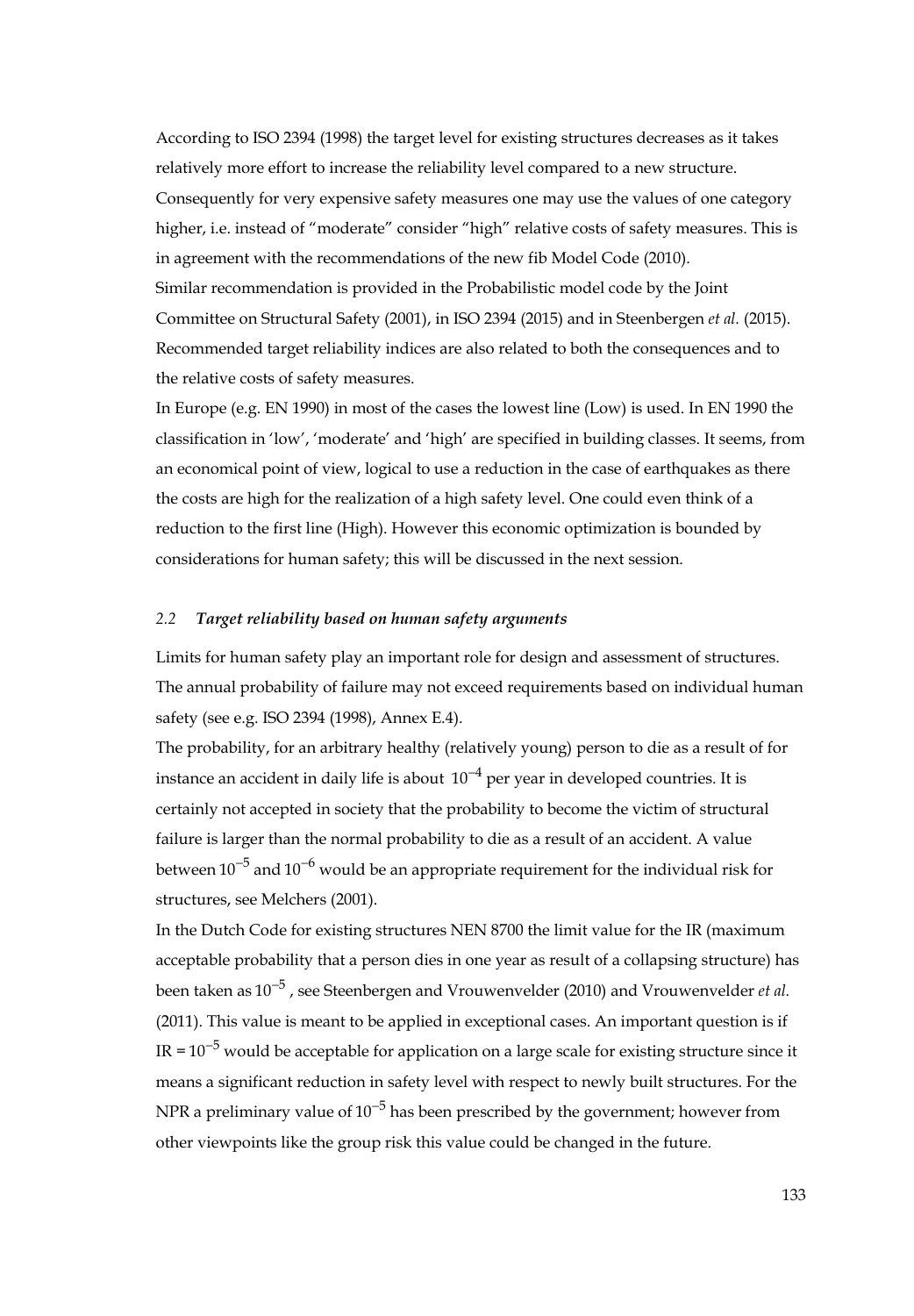#### *2.2.1 Individual risk*

The probability *P<sub>d</sub>* that a person dies in one year at a certain location due to structural failure under earthquake load becomes

$$
P_d = P_f P_{d|f} \tag{3}
$$

Here,  $P_{d|f}$  is the conditional probability of casualty given the structural failure. In the literature several studies to his conditional probability  $P_{d|f}$  are available. Jaiswal *et al.* (2009) performed an analysis of collapses due to earthquakes worldwide. For collapses in the USA Jaiswal *et al.* (2009) take the 'fatality rates given collapse' from HAZUS (NIBS-FEMA, 2006, 'with injury severity level 4 at the complete damage state'). For earthquakes in other countries Jaiswal et al (2009) works with 'injury category-5 (deaths) associated with damage grade D5 (partially or totally collapsed)'. The results from the study of Jaiswal *et al.* (2009) are shown in Table 2. In Spence *et al.* (2011) comparable value are found based on various earthquake damage databases.

| Building type                                | $P_{d f}$ |  |
|----------------------------------------------|-----------|--|
| Adobe buildings                              | 0.06      |  |
| Mud wall buildings                           | 0.06      |  |
| Non-ductile concrete moment frame            | 0.15      |  |
| Precast framed buildings                     | 0.10      |  |
| Block or dressed stone masonry               | 0.08      |  |
| Rubble or field stone masonry                | 0.06      |  |
| Brick masonry with lime/cement mortar        | 0.06      |  |
| Steel moment frame with concrete infill wall | 0.14      |  |

*Table 2: Fatality rates given structural collapse (FR), Jaiswal et al. (2009)* 

Design and assessment of structures will be done in the NEN-EN 1990 and NEN 8700 framework. Therefore the values from Table 2 have to be translated to values that can be used in the consequence classes CC1-2-3 that are being used in these codes. In NEN 8700 CC1 is split into CC1A for structures where no human lives are at risk and CC1B for normal residential houses. For the definition of the consequence classes we refer to NEN-EN 1990 and NEN 8700.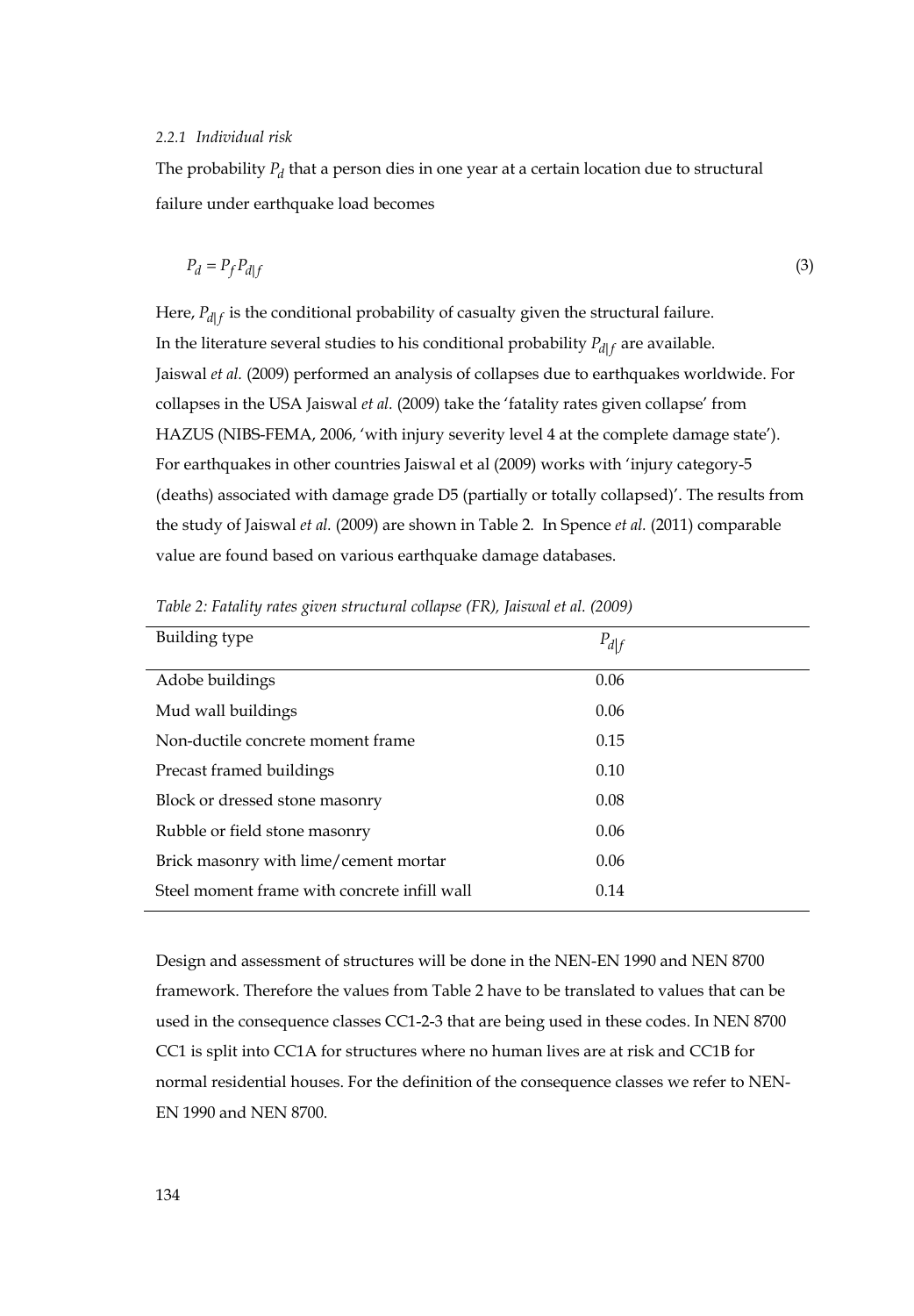For the Groningen area, CC1B consists out of mostly masonry houses, 'brick masonry' with  $P_{d\mid f}$  = 0.06). Some of the CC1B buildings will be other types from Table 2 e.g. 'framed buildings' with  $P_{d|f} = 0.14$  or  $P_{d|f} = 0.10$ ). We look for a characteristic  $P_{d|f}$  that is characteristic for the houses, the majority consists of masonry houses, therefore for CC1B the value  $P_{d|f} = 0.07$  is a pragmatic choice.

CC2 consists of larger, more important buildings like schools (e.g. 'framed buildings' from Tabel 2). It seems that in Table 2, here the conditional probability of casualty given the structural collapse is somewhat larger. Therefore for CC2 we assume  $P_{d|f} = 0.15$ . CC3 structures are not explicitly mentioned in Table 2. For CC2  $P_{d|f}$  appears to be somewhat larger than for CC1B. Therefore for CC3 we choose a value that is larger than for CC2:  $P_{d|f}$  = 0.5. Further research is needed to confirm this value.

For the time being, it is still uncertain if the Dutch (masonry) buildings behave better or worse under earthquake load in terms of the conditional probability of casualty given structural collapse.

Considering Equation (3) and the proposed  $P_{d\mid f}$  values the annual target collapse probabilities for structures in NC become (all numbers on an annual basis):

| $P_f P_{d f} < 10^{-5}$ |                                                          |                                |
|-------------------------|----------------------------------------------------------|--------------------------------|
| CC1B:                   | $P_f \leq 1.43 \cdot 10^{-4} \rightarrow \beta \geq 3.6$ |                                |
| $CC2$ :                 | $P_f \leq 6.67 \cdot 10^{-5}$                            | $\rightarrow \ \beta \geq 3.8$ |
| CC3:                    | $P_f\leq 2\cdot 10^{-5}$                                 | $\rightarrow \beta \ge 4.1$    |

The target failure probabilities related to a reference period  $t_{\text{ref}}$  (in years) are obtained as follows:

| CC1B:   |                              | $P_f \leq t \cdot 1.43 \cdot 10^{-4} \rightarrow \beta \geq \Phi^{-1} \{ t_{ref} \cdot 1.43 \cdot 10^{-4} \}$ |
|---------|------------------------------|---------------------------------------------------------------------------------------------------------------|
| $CC2$ : |                              | $P_f$ ≤ t 6.67 · 10 <sup>-5</sup> → β ≥ Φ <sup>-1</sup> { $t_{\text{ref}}$ 6.67 · 10 <sup>-5</sup> }          |
| CC3:    | $P_f \leq t 2 \cdot 10^{-5}$ | $\rightarrow \ \beta \geq \Phi^{-1} \{ t_{\text{ref}} \ 2 \cdot 10^{-5} \}$                                   |

In Table 3 for reference periods of 1, 15 and 50 year the reliability index resulting from the IR =  $10^{-5}$  criterion are summarised.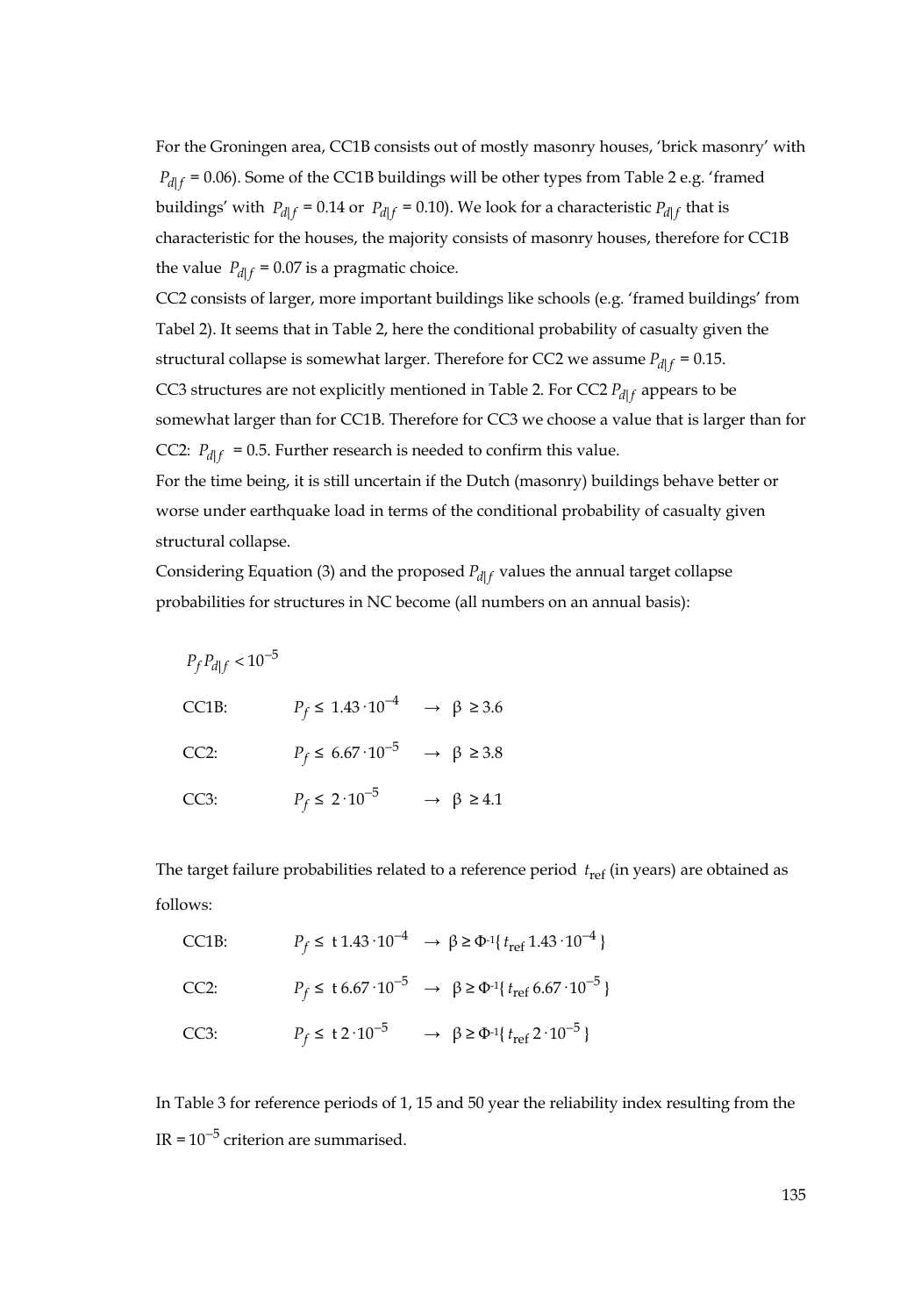| Consequence class |                  | Reference period |                  |
|-------------------|------------------|------------------|------------------|
|                   | 1 year           | 15 year          | 50 year          |
| CC1B              | $\beta \geq 3.6$ | $\beta \geq 2.9$ | $\beta \geq 2.4$ |
| CC <sub>2</sub>   | $\beta \geq 3.8$ | $\beta \geq 3.1$ | $\beta \geq 2.7$ |
| CC <sub>3</sub>   | $\beta \geq 4.1$ | $\beta \geq 3.4$ | $\beta \geq 3.1$ |

*Table 3: Reliability index based on IR* =  $10^{-5}$ 

#### *2.2.2 Group risk*

Authorities in many cases would to avoid accidents where large numbers of people could die simultaneously, this is also described in ISO 2394 (1998). This code provides a group (GR) or societal risk metric to be applied to one single building:

$$
P_{\rm GR} \leq A N^{-a} \text{ per year} \tag{4}
$$

where *N* is the expected number of casualties in a single event; *A* and  $\alpha$  are constants with recommended values  $A = 0.01$  or 0.1 and  $α = 2$ . In the Netherlands often the following criterion is applied (e.g. for tunnels)

$$
P_{\rm GR} \le \frac{10^{-2}}{N^2} \text{ per year}
$$
 (5)

Here we therefore apply  $A = 0.01$  and  $\alpha = 2$  and see how the IR and GR criteria relate. Question is what the expected number of casualties *N* in one building is as a results of an earthquake. Tanner and Hingorani (2010) did an analysis of more than 100 collapses of buildings and the number of casualties; all observed buildings were built according to Western building codes and many of the studied collapses were due to earthquakes. Tanner and Hingorani derived the following empirical relations between the expected number of casualties  $N$  and the collapsed area  $A_{\text{col}}$ 

Non-densely occupied: 
$$
N = 0.27 A_{\text{col}}^{0.50} - 1
$$
 (6)  
Densely occupied:  $N = 0.59 A_{\text{col}}^{0.56} - 1$  (7)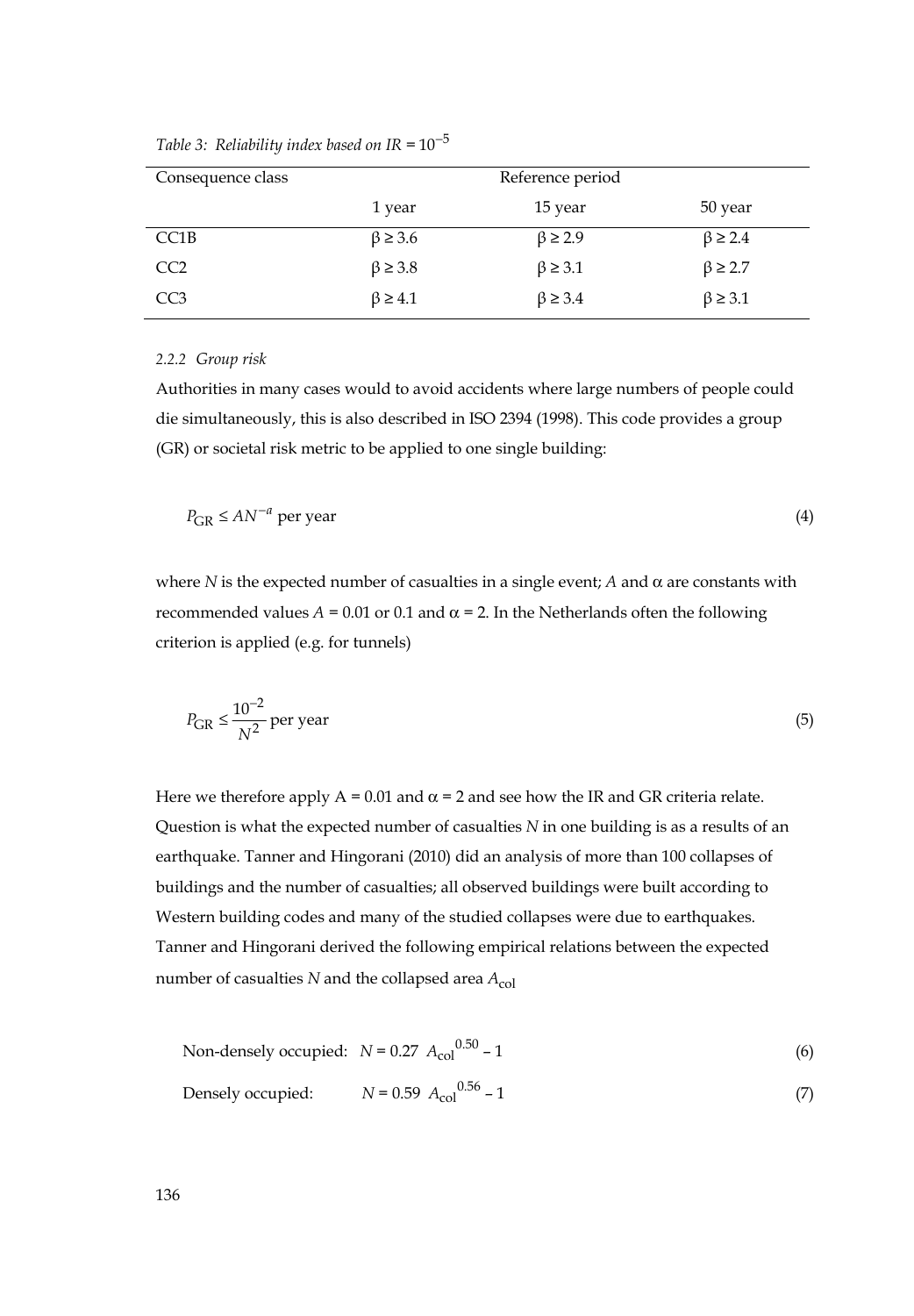Note that the formulas may result in negative values for *N*, which then of course should be neglected. Based on expressions (5), (6) and (7) we can now plot the reliability index based on the group risk criterion depending on the collapsed area and compare with the values from Table 3. This is shown in Figure 1.



*Figure 1: Relation between IR and GR* 

Figure 1 makes clear that especially in the case of densely occupied buildings (schools, public buildings, hospitals, churches) the GR criterion might be governing already from areas larger than 200 m2 for e.g. CC2. Also in the case of high correlation of the collapse of single houses (e.g. rows of houses with a joint stability system) this might be an issue. Vrijling *et al.* (1998) give a method to quantify the confidence bounds in the GR calculation; these should be observed while calculating the GR. Presently in NPR 9998 no GR criterion is incorporated however; this should be a point of attention for the future.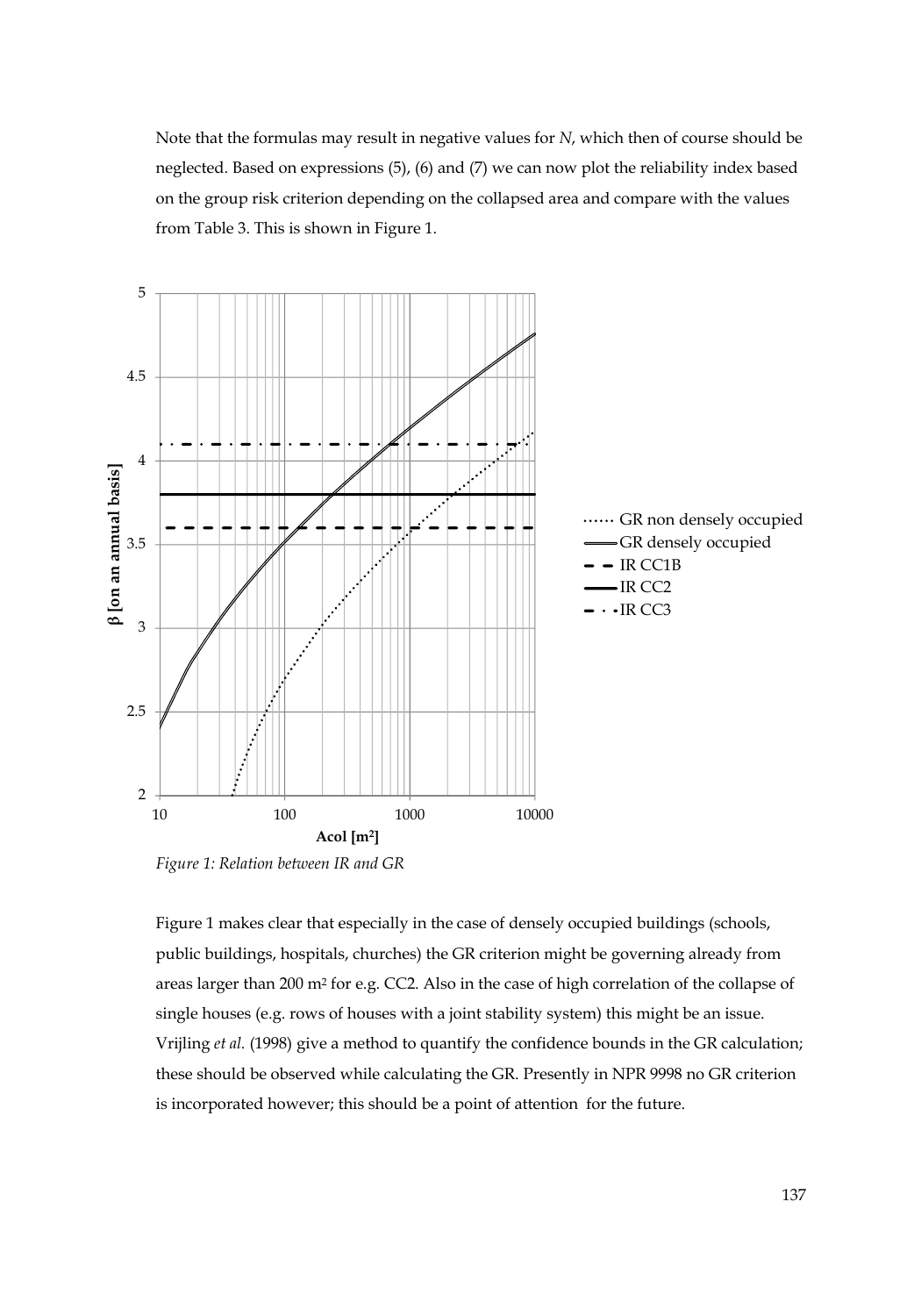#### *2.3 Reliability levels NPR 9998*

Reliability levels for both new and existing structures are derived based on the values in section 2.2 since it is assumed that human safety is governing over economic optimisation. For new structures we use a reference period of 50 year according to NEN-EN 1990. For existing structures, the assessment can result in the acceptance of an actual state or in the upgrade of a structure; two reliability levels need to be specified - the minimum level  $β_0$  below which the structure is unreliable and should be upgraded, and the target level  $β_{up}$  indicating an optimum upgrade strategy. In NEN 8700 a minimum reference period of 15 year is prescribed, here therefore the reliability index will be given for this reference period. Based on the theory in section 2.2 for existing structures (upgrading and disapproval) the reliability index is given for  $t_{\text{ref}} = 15$  year. In the following sections the reliability requirement is elaborated using a full probabilistic assessment of using a semiprobabilistic assessment with design values of the earthquake load and the seismic resistance of the structure.

## **3 Probabilistic seismic hazard analysis and fragility functions**

The probabilistic seismic hazard assessment as applied in Eurocode 8 and NPR 9998 is related to the prediction of the strong ground motion likely to occur at a particular site and the subsequent response by the structure. The most widely-used characterisation of the strong ground motion is the maximum amplitude on the acceleration time series, the peak ground acceleration (PGA). The probabilistic seismic hazard analysis (PSHA) is based on the following steps (Cornell method):

- 1. Identification of the independent sources of seismic activity and determination of the magnitude model from contribution of each source;
- 2. Attenuation relationship on peak ground motion parameter, classified according to the soil category;
- 3. Calculation of the probability distribution of the peak ground motion parameter at the site;
- 4. The calculation of the structural response to earthquakes with given peak ground acceleration.

The seismic statistics can be presented as a Peak Ground Acceleration (PGA)-Return Period relation for each relevant location in the Groningen area. The required models are: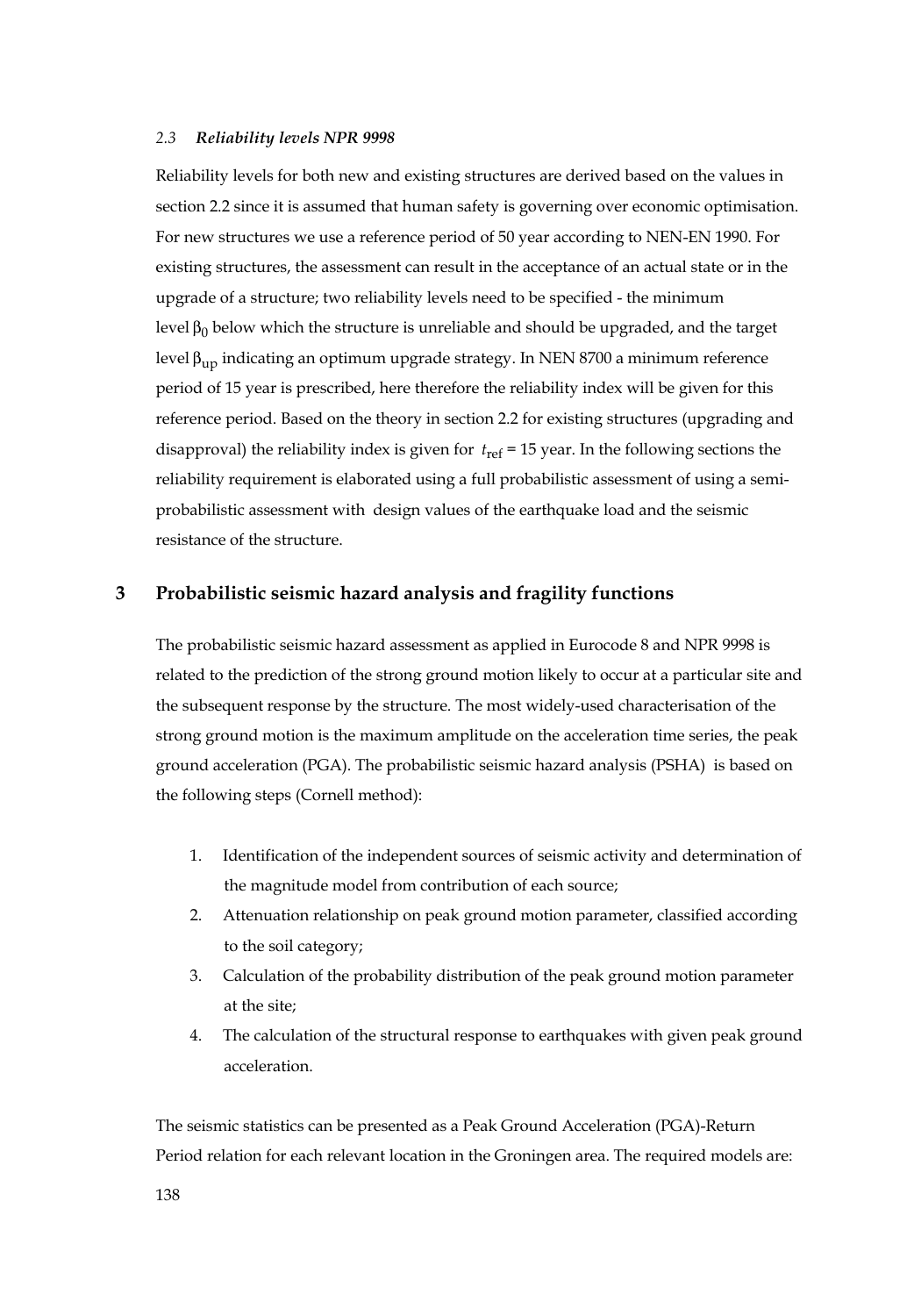- a set of seismic active zones
- the statistics for the magnitude M for each zone
- attenuation models

In the elaboration care has to be taken of the statistical uncertainties in the distribution for M as well as the model uncertainties in the attenuation law. The basic equation for the evaluation of the seismic load can be written as

$$
P(a_g > a_0) = \sum_{i=1}^{N} \lambda_i \left\{ \int_{MR} P[a_g > a_0 \mid m, r] f(m) f(r) dm \, dr \right\},\tag{8}
$$

where

- $P(.)$  = the annual probability that the PGA value  $a_g$  will exceed  $a_0$  on a certain location.
- *f*(*m*) = probability density function for the magnitude *M* of an arbitrary earthquake with parameters  $M_{\text{min}}$ ,  $M_{\text{max}}$ ,  $a$ , and  $b$  in zone  $i$

 $f(r)$  = pdf for the distance *R* from the epicenter in zone *i* to the building site.

$$
\lambda_i
$$
 = annual number of seismic events with  $M > M_{\text{min}} = 1.5$  in zone *i*

 $\lambda$  =  $\Sigma \lambda_i$  is the total number of seismic events in all *N* zones in one year.

*N* = number of zones

Using collections of ground-motion recordings, empirical equations have been developed, relating PGA to variables like the magnitude and the distance between the earthquake and the site of recording (KNMI, 2013 and KNMI, 2015). These relationships are generally called ground-motion prediction equations, or GMPEs. Based on this method, we obtain per location distribution functions of the PGA (annual exceedance probabilities). Seismic hazard maps are derived with PGA contours for 0.2% annual probability of exceedance. Earthquake ground motions are provided in terms of a Uniform Hazard Spectrum (UHS). The UHS provides the response spectrum requirements for structures as a function of vibrational period, where the response spectrum is the maximum response of a singledegree-of-freedom oscillator. UHS spectra provide the spectral accelerations for a range of periods but for a uniform level of hazard. The shape of the response spectrum may depend largely on the local ground conditions. Probabilistic site response calculations should be carried out to character the spectra.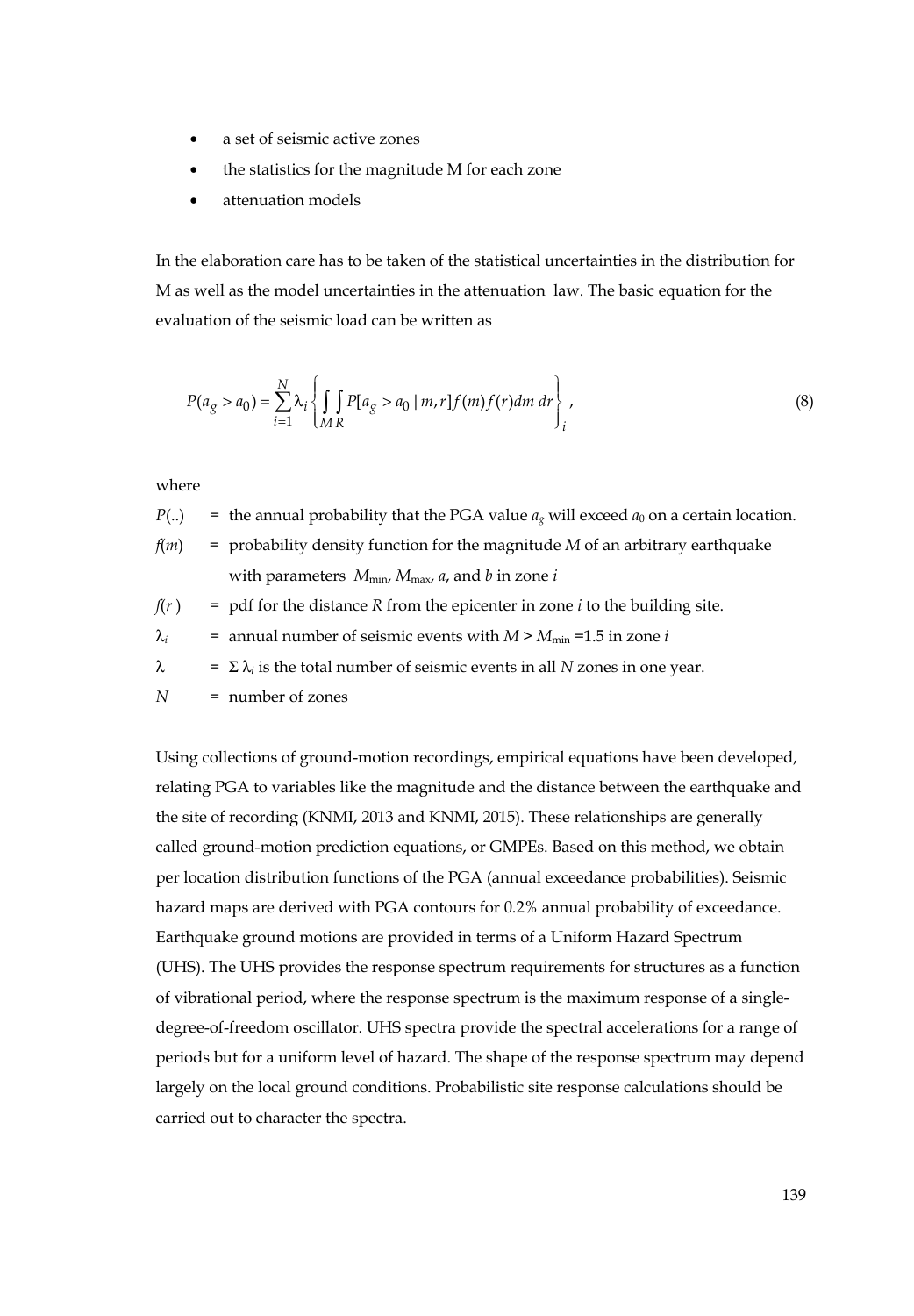A fragility function represents the cumulative distribution function of the capacity of a structure to resist an undesirable limit state. Capacity is measured in terms of the degree of environment excitation at which the asset exceeds the undesirable limit state. For example, a fragility function could express the uncertain level of shaking that a building can tolerate before it collapses. The chance that it collapses at a given level of shaking is the same as the probability that its strength is less than that level of shaking.

The fragility of a structure (or component) is determined with respect to "capacity". Capacity is defined as the limit seismic load before failure occurs. Therefore, if PGA has been chosen to characterize seismic ground motion level, then capacity is also expressed in terms of PGA. In what follows, and in order to simplify the notations, we will consider that PGA has been chosen to characterize seismic ground motion. The capacity of the structure, is generally supposed to be log-normally distributed, see e.g. Pitilakis *et al.* (2014).

## **4 Probabilistic and semi-probabilistic assessment**

The individual risk requirement can be formulated as:

$$
IR = P(d \mid F) P(F) < 10^{-5} \tag{9}
$$

Here, the annual probability of collapse of the structure under earthquake load can be calculated according to:

$$
P(F) = \int F_{R}(x) f_{PGA}(x) dx
$$
\n<sup>(10)</sup>

where  $f_{PGA}(x)$  is the probability density function of the annual maximum hazard expressed in PGA at the location of the structure and  $F_R(x)$  is the fragility function of the structure under consideration for NC.

This requirement can be translated in a Load and Resistance Factor Design (LRFD) semi probabilistic reliability calculation using partial load factors (importance factors  $\gamma_1$ ) and resistance factors  $\gamma_R$  related to the limit state NC. This semi probabilistic procedure has to be calibrated on the basis of a full probabilistic calculation.

The design value of the seismic action is defined as the importance factor  $\gamma$  times the action with a return period of  $T = 475$  year (corresponding to the 0.2% mentioned before),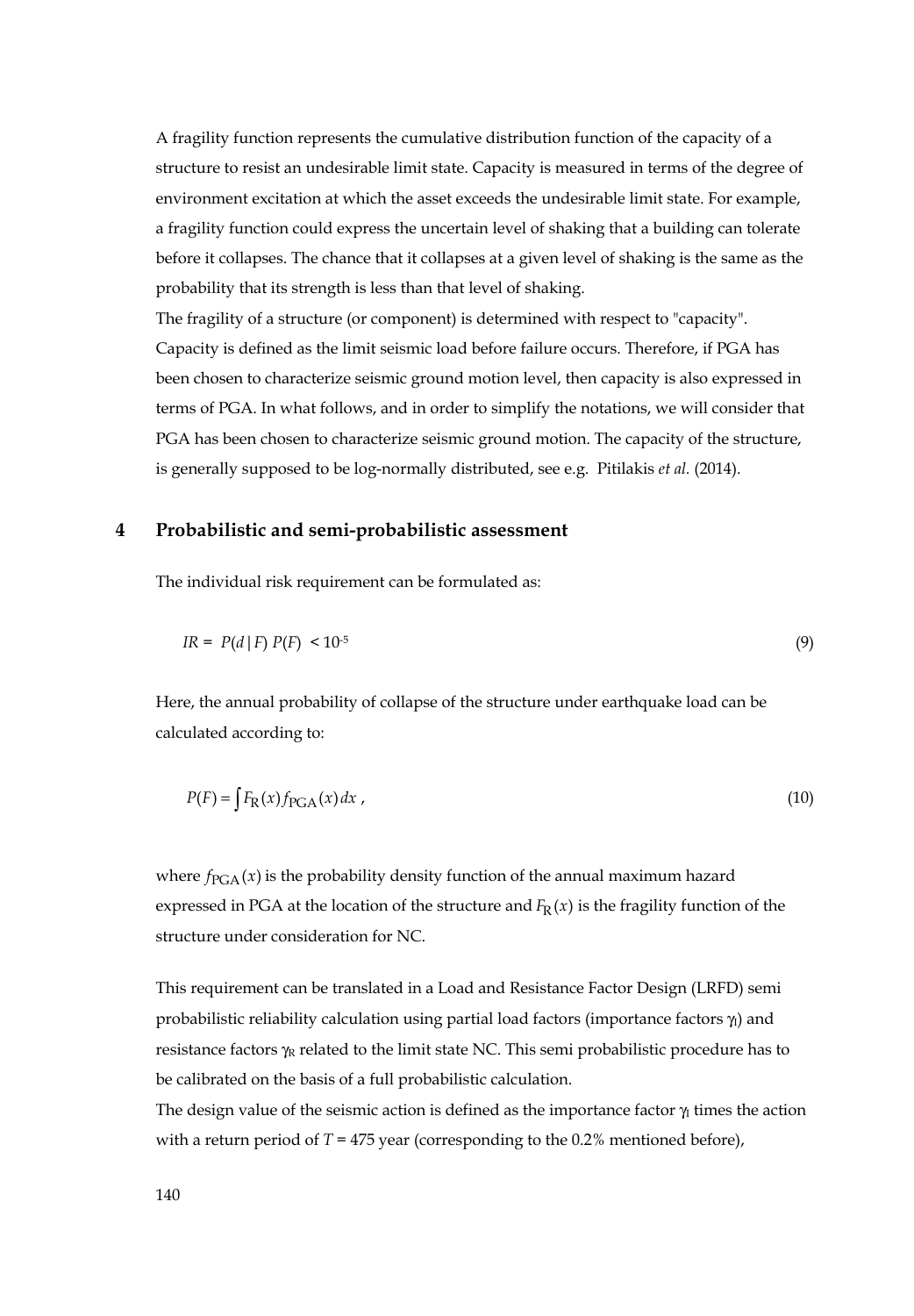according to NEN-EN 1998-1. The resistance factor  $\gamma_M$  is meant to be applied on the global resistance calculated via linear of non-linear calculations. In general for design values the following possibilities are possible (see Fig. 2):

- 1. a dominant high value
- 2. a non-dominant high value
- 3. a non-dominant low value
- 4. a dominant low value.



*Figure 2: Dominant and non-dominant design values in a semi-probabilistic approach* 

For variables with distribution function  $F_X(.)$  the value of the design point  $X_d$  can be found via  $F_X(X_d) = \Phi(-\alpha\beta)$ , with  $\Phi(.)$  the distribution function of the normal distribution. The value for the probabilistic influence coefficient α follow from a full probabilistic calculation, but for general purposes NEN-EN 1990 and ISO 2394 give the values in Table 4 based on experience and theoretical arguments.

| X                             | $\alpha$                  |
|-------------------------------|---------------------------|
| Dominant resistance parameter | 0.8                       |
| Other resistance parameters   | $0.4 \times 0.8 = 0.32$   |
| Dominant load parameter       | $-0.7$                    |
| Other load parameters         | $-0.4 \times 0.7 = -0.28$ |

*Table 4: Standard values for* α, *according to ISO2394 and NEN-EN 1990*

Table 5 provides the results of the calculation of the return periods *T* for the PGA with an α-factor of 0.7 - 0.75 for the different consequence classes from NEN-EN 1990 and NEN 8700. Based on section 2.2 the reliability index is calculated for the reference period (50 or 15 year).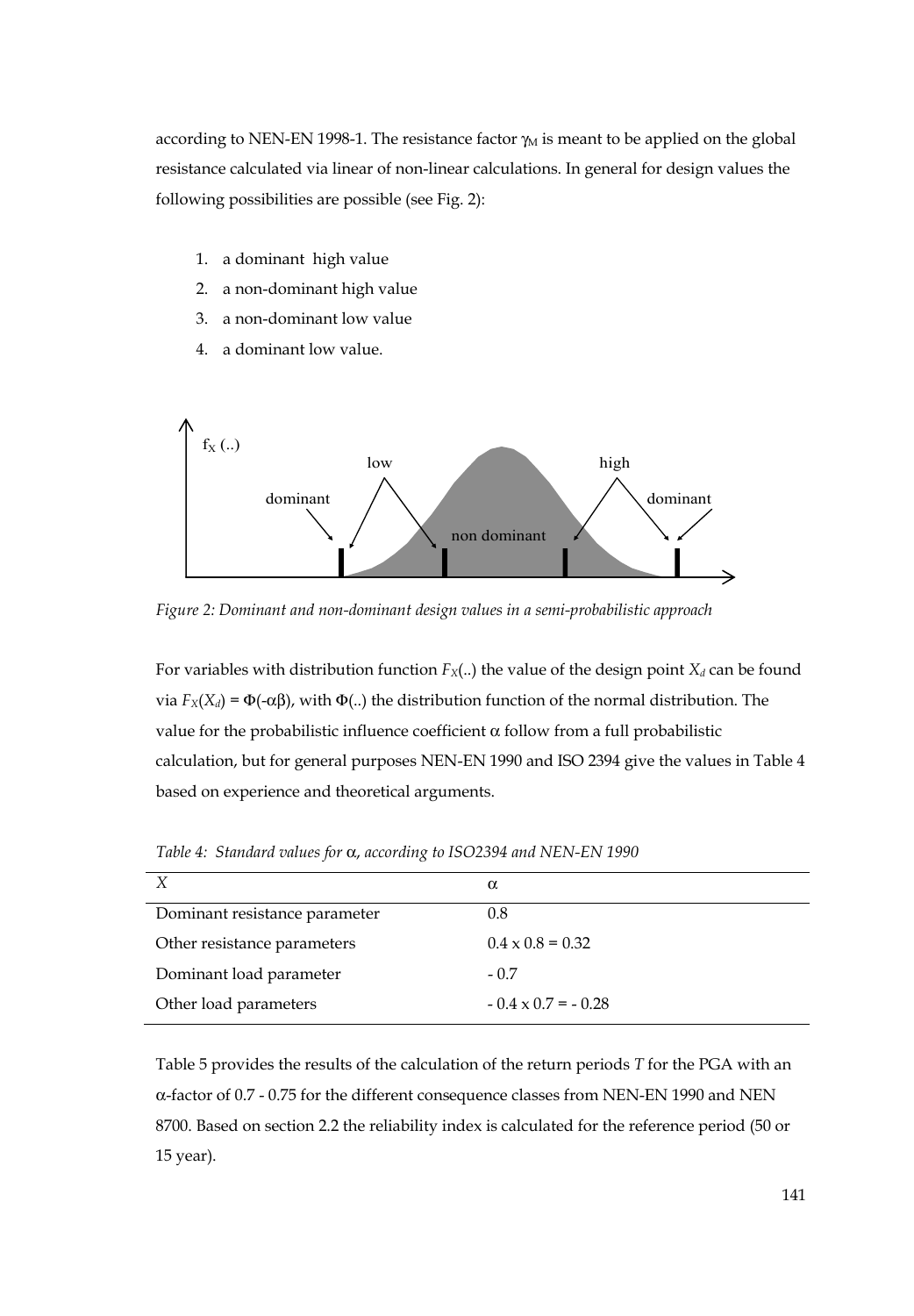From full probabilistic calculations it follows that the standard α-factor from Table 4 is too low; it should be in the order of magnitude of 0.9. In the NPR it however is chosen to incorporate this in the partial factors for the resistance. The calibration of these factors is done via a full probabilistic calculation, see below.

|                                | New structures |        |                 | <b>Existing structures</b> |        |                 |
|--------------------------------|----------------|--------|-----------------|----------------------------|--------|-----------------|
|                                | CC1B           | CC2    | CC <sub>3</sub> | CC <sub>1</sub> B          | CC2    | CC <sub>3</sub> |
| Reference period [year]        | 50             | 50     | 50              | 15                         | 15     | 15              |
| $\beta$ (Section 2.2, Table 3) | 2.4            | 2.7    | 3.1             | 2.9                        | 3.1    | 3.4             |
| $\alpha$                       | 0.7            | 0.7    | 0.7             | 0.75                       | 0.75   | 0.75            |
| $\alpha\beta$                  | 1.71           | 1.90   | 2.16            | 2.14                       | 2.32   | 2.57            |
| Probability in the reference   |                |        |                 |                            |        |                 |
| period that the PGA is larger  | 0.0432         | 0.0288 | 0.0153          | 0.0161                     | 0.0102 | 0.0050          |
| than the design value          |                |        |                 |                            |        |                 |
| Return period design ground    |                |        |                 |                            |        |                 |
| acceleration                   |                |        |                 |                            |        |                 |
| $T_{calculated}$ [year]        | 1158           | 1738   | 3276            | 932                        | 1466   | 2982            |
| $T_{rounded}$ in NPR [year]    | 1200           | 1800   | 3600            | 800                        | 1500   | 3000            |

*Table 5: Derivation of return periods for the design value of the seismic action* 

The rounding off value *T*rounded in NPR for CC1B has been chosen to be 800 years, this is a little too low, this is corrected for in the calculation below for  $\gamma_M$ . The importance factors  $\gamma_I$ follow from:

$$
\gamma_I = PGA(T) / PGA(475 \text{ year}) \tag{11}
$$

These important factors can be calculated from the hazard curves resulting from the PSHA. In Table 6 the importance factors  $\gamma_1$  resulting from the 2013 KNMI model are shown.

| Consequence class | New Structures |                | <b>Existing Structures</b> |                |  |
|-------------------|----------------|----------------|----------------------------|----------------|--|
|                   | $T$ [year]     | $\gamma_I$ [-] | $T$ [year]                 | $\gamma_I$ [-] |  |
| CC1B              | 1200           | 1.3            | 800                        | 1.2            |  |
| CC <sub>2</sub>   | 1800           | 1.5            | 1500                       | 1.4            |  |
| CC3               | 3600           | 1.7            | 3000                       | 1.6            |  |

*Table 6: Importance factors*  $γ<sub>I</sub>$  *for NC based on the 2013 KNMI model*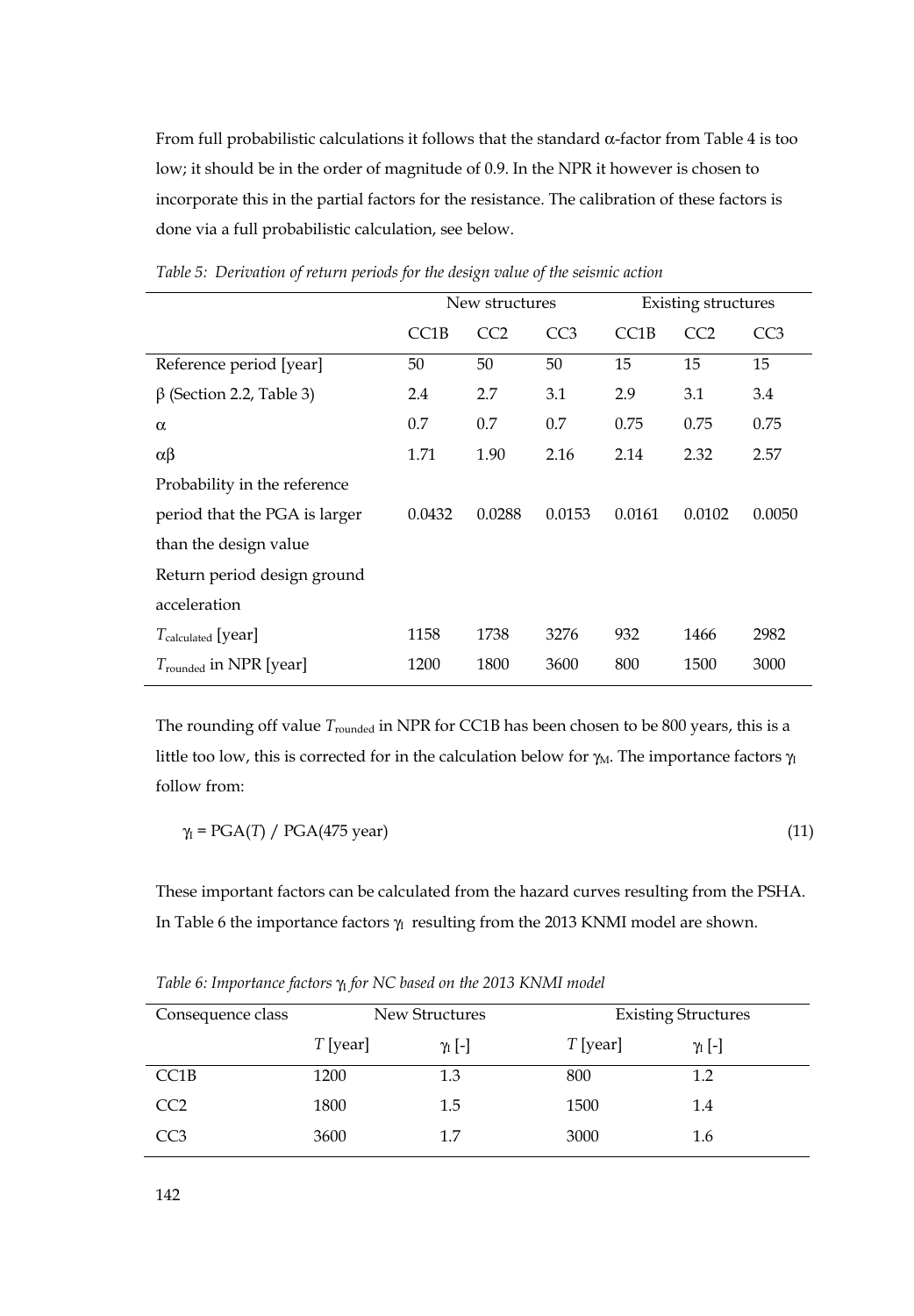The design values of the PGA obtained in this way are too small because of the α-value that should be larger. This is compensated for using partial factors fort the resistance  $\gamma_R$ . To establish these factors a full probabilistic calculation is carried out; it consists of the following steps:

- 1. Define the seismic load on the structure as the PGA.
- 2. Determine the design value of the PGA from the hazard curve as described above.
- 3. Take the design value of the resistance equal to the design value of the load, expressed in the ground acceleration at which the structure globally collapses (NC).
- 4. Determine the characteristic value of the resistance by dividing by an assumed partial factor  $\gamma_M$  for the resistance.
- 5. Take as starting point that the calculation of the seismic resistance provides a 0.05 fractile.
- 6. Use a coefficient of variation of 0.3 for the seismic resistance of new structures and 0.5 for existing structures.
- 7. Determine the fragility curve  $F_R(x)$  using a lognormal distribution.
- 8. Determine the failure probability in the reference period via

 $P_f = \int F_R(x) f_{PGA}(x) dx$ , with  $f_{PGA}(x)$  the probability density function of the maximum PGA in the reference period, this can be derived from the hazard curve.

- 9. Determine the annual failure probability.
- 10. Determine the individual risk as  $IR = P_f P_{df}$ .
- 11. Compare this with the target  $IR \le 10^{-5}$ .
- 12. Repeat steps 4 to 11 until the target *IR* is reached.

The partial factor for the resistance factor  $\gamma_M$  should not be understood as a material factor γm but a partial factor fort the seismic resistance expressed in the PGA where collapse occurs. A condition for the application of this factor is that the calculation of the seismic resistance delivers the 0.05 fractile in the fragility functions; if calculations would e.g. provide the mean value of the resistance it should be converted to a 0.05 fractile. In Table 7 the result is shown in the case the KNMI 2013 model is used for the hazard curves.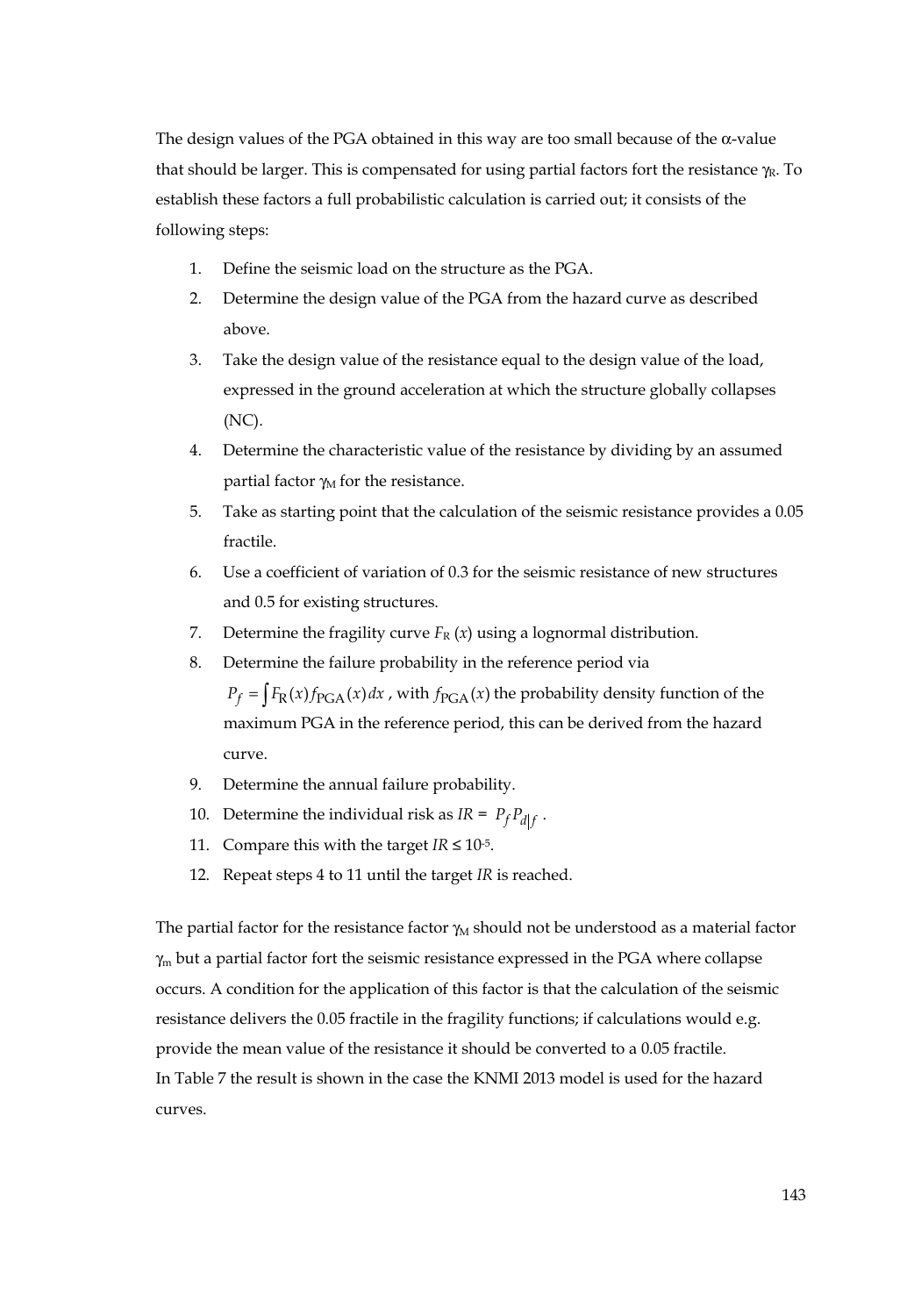|          |                   | $T$ [year] | V(R) | $\gamma_M$ | $\gamma_I$ | $IR/10^{-5}$ |
|----------|-------------------|------------|------|------------|------------|--------------|
| new      | CC <sub>1</sub> B | 1200       | 0.3  | 1.1        | 1.3        | 0.9          |
|          | CC2               | 1800       | 0.3  | 1.2        | 1.5        | 1            |
|          | CC <sub>3</sub>   | 3600       | 0.3  | 1.3        | 1.7        | 1.1          |
| existing | CC1B              | 800        | 0.5  | $1.1\,$    | 1.2        | 1.3          |
|          | CC2               | 1500       | 0.5  | 1.2        | 1.4        | 1            |
|          | CC <sub>3</sub>   | 3000       | 0.5  | 1.3        | 1.6        | 1.2          |

*Table 7: Calculation γR based on the 2013 KNMI model* 

A combination of the PGA values from a PSHA analysis for *T* = 475 year with the importance factors and partial factors for the resistance from Table 7 satisfies the requirement with respect to individual risk. In the derivation of these factors a full probabilistic calculation is used, avoiding the conservative assumptions of a level I probabilistic calculation. In the same way, for the KNMI (2015) model, the values for  $\gamma_M$ and  $\gamma$  are calculated and shown in Table 8.

|          |                   | $T$ [year] | V(R) | $\gamma_{\rm M}$ | γ   |
|----------|-------------------|------------|------|------------------|-----|
| new      | CC <sub>1</sub> B | 1200       | 0.3  | 1.1              | 1.4 |
|          | CC <sub>2</sub>   | 1800       | 0.3  | 1.2              | 1.6 |
|          | CC <sub>3</sub>   | 3600       | 0.3  | 1.3              | 1.9 |
| existing | CC1B              | 800        | 0.5  | $1.1\,$          | 1.2 |
|          | CC <sub>2</sub>   | 1500       | 0.5  | 1.2              | 1.5 |
|          | CC <sub>3</sub>   | 3000       | 0.5  | 1.3              | 1.8 |

*Table 8: Calculation γ*<sup>1</sup> *and γ<sub>M</sub> based on the 2015 KNMI model* 

The differences are caused by the fact that in the KNMI (2015) curves the tails of the frequency-magnitude relationship are less favourable. The non-linear site effects are not taken in consideration in the KNMI (2015) study while in the KNMI (2013) there are taken from measurements in Southern European countries. It is expected that the correct probabilistic implementation of the non-linear site response for the Groningen soft soils will lead to a decrease of  $\gamma_I$  and  $\gamma_M$ . Recommendation is to implement this as soon as possible.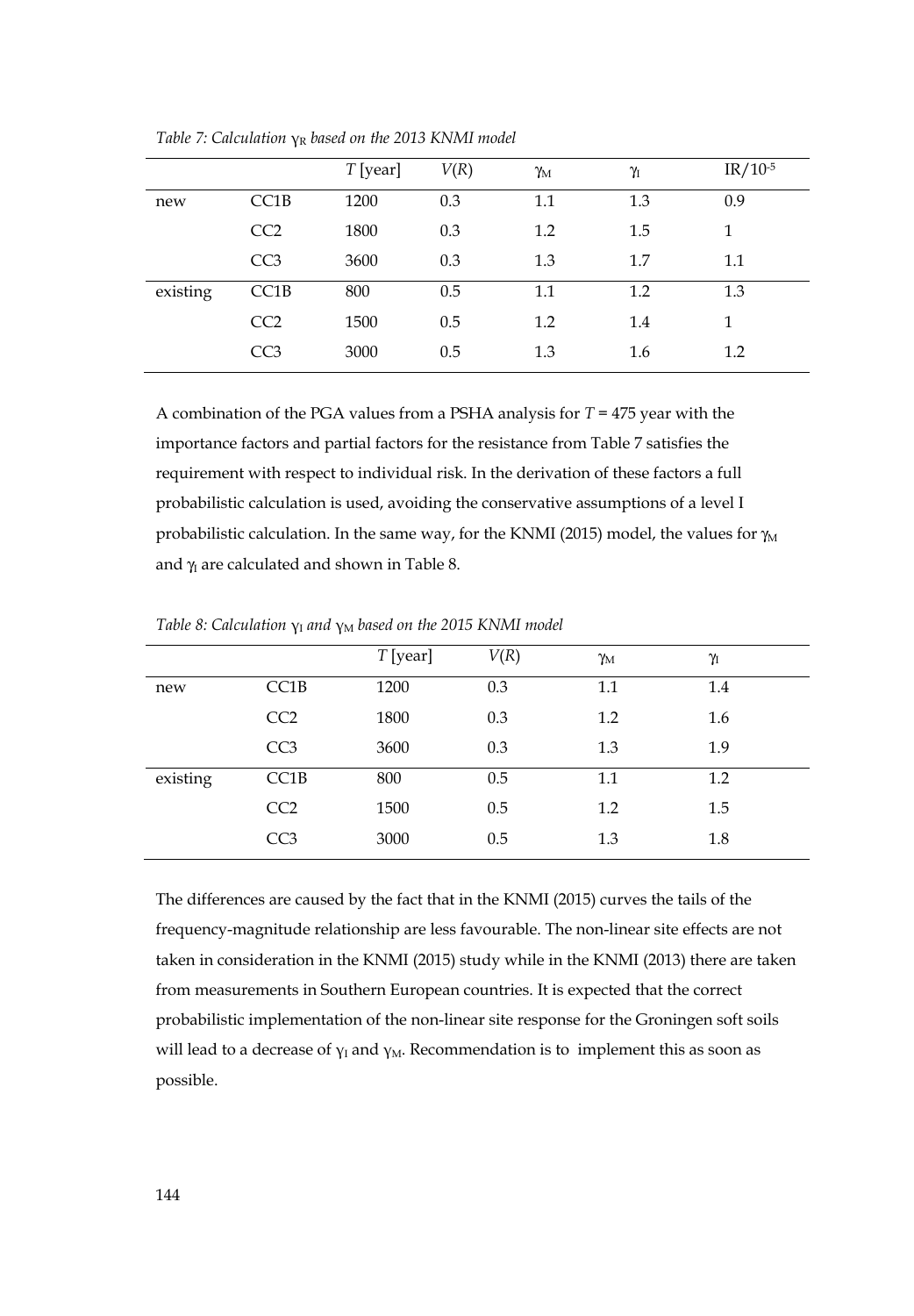# **5 Conclusions**

In this paper the background is shown of the safety philosophy in NPR 9998. The method chosen is a reliability based design and assessment of buildings under earthquake load. In this way for the inhabitants of Groningen clear insight can be provided in the risks. At this moment the target safety level is coupled to an individual risk criterion. For the future also group or societal risk criteria and cost optimization procedures should be taken into account. Based on a full probabilistic approach partial factors (importance factors and global resistance factors) can be derived. They depend largely on the shape of the hazard curve, here the probabilistic implementation of the non-linear site response for the Groningen soft soils is of large importance.

# **References**

Dost B., Spetzler J.; *Probabilistic Seismic Hazard Analysis for Induced Earthquakes in Groningen*; Update 2015., KNMI, October 2015.

EN 1990:2002. Basis of structural design; European Committee for Standardization.

fib Model Code for Concrete Structures 2010, fib, Lausanne, 2013.

- HAZUS multi-hazard loss estimation methodology earthquake model, FEMA 366, Washington, 2003.
- ISO 2394, General principles on reliability for structures, International organization for standardization, 1998.
- Jaiswal, K.S., Wald, D.J., Earle, P.S., Porter, K.A., Hearne, M.; Earthquake casualty models within the USGS prompt assessment of global earthquakes for response (Pager) system., *Second International Workshop on Disaster Casualties University of Cambridge*, UK, 2009.
- JCSS Probabilistic Model Code, Joint Committee on Structural Safety, Zurich, 2001.
- Melchers, R., *Structural Reliability Analysis and Prediction*, 2nd edn., Wiley, Chichester, 2001.
- NEN 8700 (2009) Dutch Code for the assessment of existing structures.
- Pitilakis, K., Crowley, H., Kaynia, A.M., SYNER-G: *Typology Definition and Fragility Functions for Physical Elements at Seismic Risk*, Springer, 2014.
- Spence, R., So, E., Scawthorn, C., *Human Casualties in Earthquakes, Progress in Modelling and Mitigation*, Spinger, 2011.
- Steenbergen, R.D.J.M., Vrouwenvelder, A.C.W.M., Safety philosophy for existing structures and partial factors for traffic loads on bridges. *Heron*, 2010, 55, No. 2.